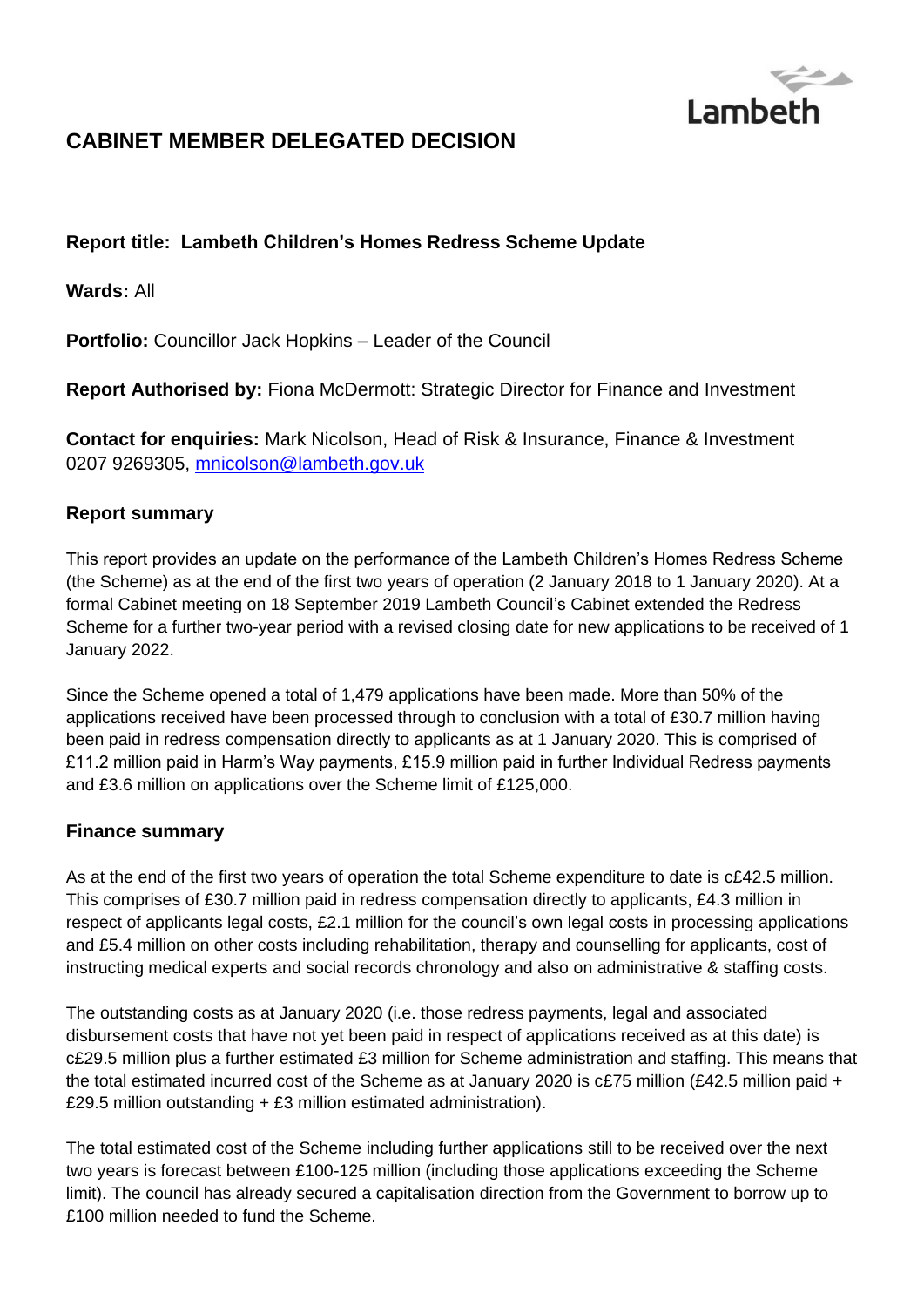# **Recommendations**

1. This report is for information only.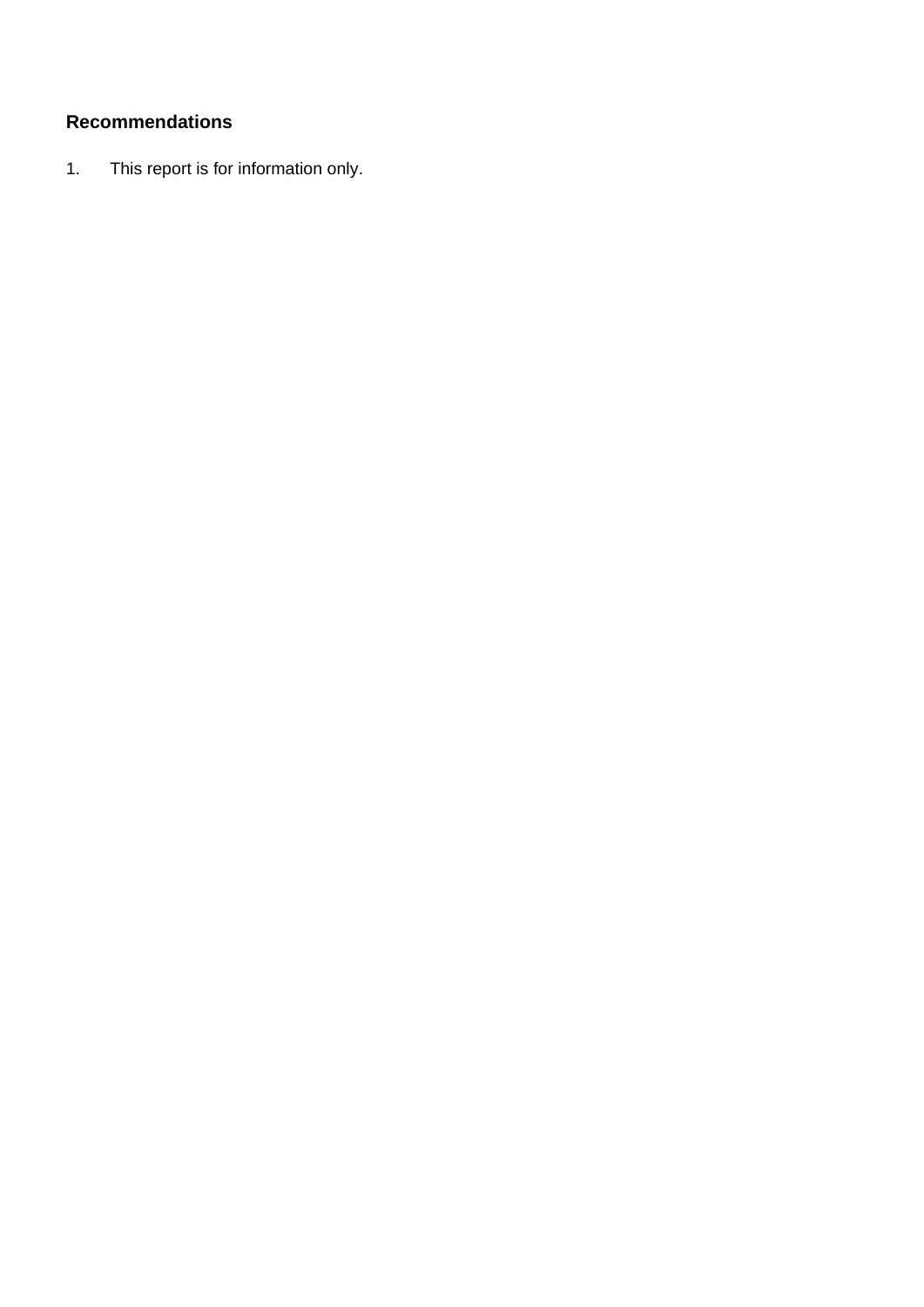# **1. CONTEXT**

- 1.1 This report provides an update on the operation and performance of the Scheme as at January 2020. Previous reports on Scheme performance have been reported to Cabinet on 17 September 2018, 1 April 2019 and 16 September 2019 (links to these reports are available in the background information section on the last page of this report).
- 1.2 The Scheme opened to applications on 2 January 2018 with new applications able to be made through to 1 January 2022. The Scheme provides survivors of physical and/or sexual and/or psychological abuse (whilst resident in a Lambeth Children's Home) with an alternative dispute mechanism for obtaining compensation without having to go through the Courts. The Scheme covers all Children's Homes which were run by Lambeth Council and applies to all residents dating back to the 1930s until the Homes were closed in the 1980 and 90s.
- 1.3 In addition to financial compensation, eligible applicants to the Scheme are also entitled to receive a formal letter of apology from the council, a meeting with a senior officer, access to advisory services and the provision of personalised counselling support. In addition to counselling support available under the Scheme, the council has a free specialist and dedicated independent counselling support service for all survivors available through Oxleas NHS Trust.
- 1.4 Applicants to the Scheme are not required to obtain a copy of their social care records before making a redress application. However, all applicants are reminded that they are entitled to apply for a copy of their records at any time if they have not already done so. This can be done by completing the relevant form which can be found by visiting the Lambeth Council website [www.lambeth.gov.uk](http://www.lambeth.gov.uk/) and searching for 'Subject Access Request'.
- 1.5 A summary of the redress available under the Scheme and a list of those children's homes that were run by Lambeth or its predecessor authority is attached at Appendix A.

# **2. PROPOSAL AND REASONS Applications received**

2.1 A total of 1,479 applications have been received since the Scheme opened on 2 January 2018. A breakdown of the application types is shown in the following table:

| <b>Application type</b>                | No. of applications |      |       |  |  |
|----------------------------------------|---------------------|------|-------|--|--|
|                                        | 2018                | 2019 | Total |  |  |
| Both Harm's Way and Individual Redress | 822                 | 356  | 1,178 |  |  |
| Harm's Way Only                        | 158                 | 95   | 253   |  |  |
| Individual Redress Only*               | 23                  | 25   | 48    |  |  |
| <b>Total</b>                           | 1,003               | 476  | 1.479 |  |  |

\*Individual Redress only applications relate to applicants who are either deceased or were a visitor to a Lambeth Children's Home.

2.2 The number of new applications received in 2019 was 476 which is a decrease from the total of 1,003 received in the first year of the scheme, however the number of applications received each month has remained much more stable than in the previous year. Details of the applications received each month are shown in the following tables: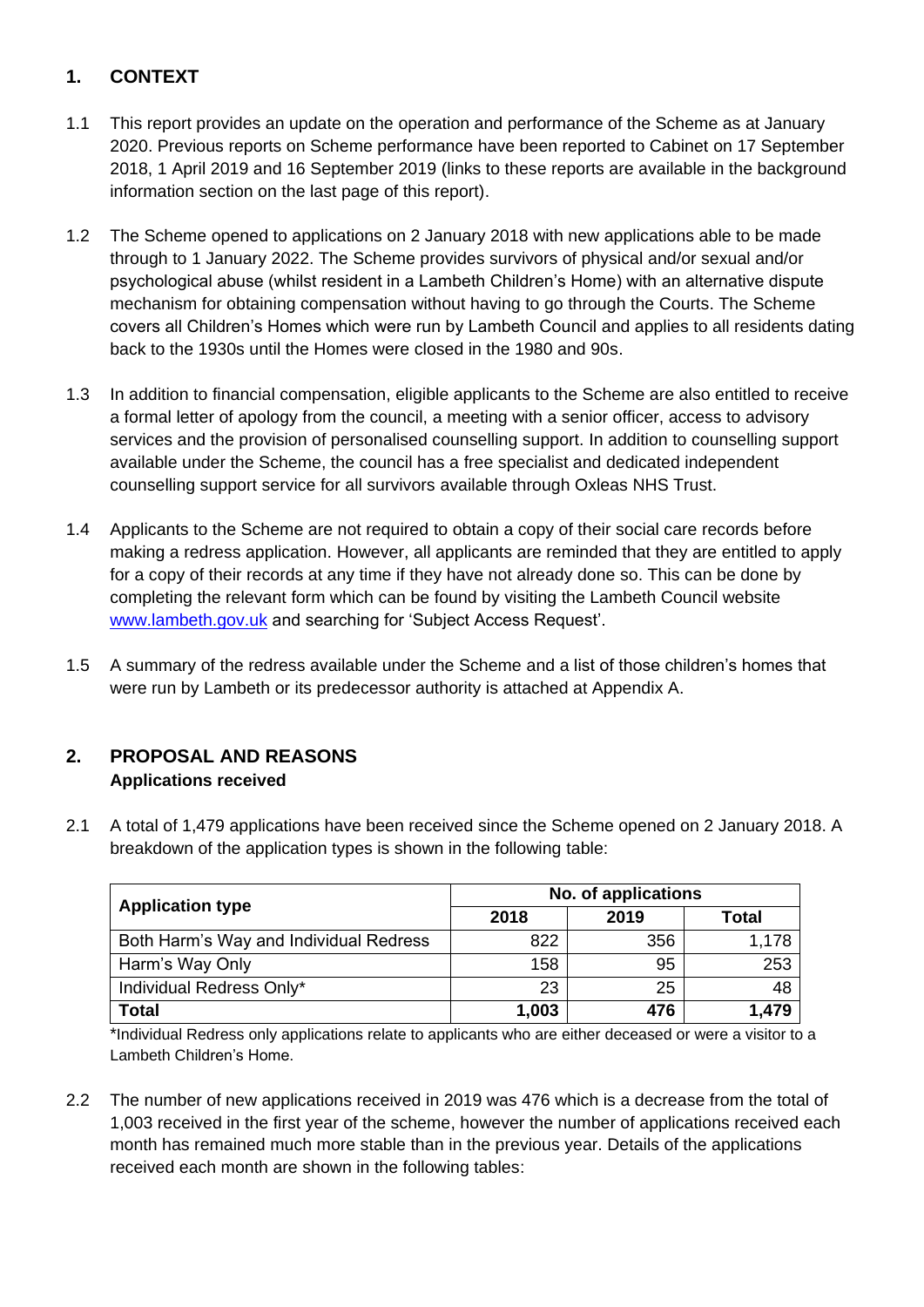

- 2.3 Most applications, over 94%, have been received from applicants residing in the United Kingdom with over 55% of those residing in the greater London area. There have been a total of 287 applications (19% of the total) from applicants residing within the borough of Lambeth. The remaining applications have been received from various other countries.
- 2.4 The majority of applicants (85.5%) have appointed a legal representative to deal with their application through the Scheme on their behalf whilst around one in seven applicants (14.5%) have elected to handle their own applications. The number of applicants handling their own applications has increased since the last report (as at June 2019 the figure was 12%).

#### **Application processing**

- 2.5 Applications are processed in two stages, the first is the determination of eligibility under the Scheme which is known as verification and the calculation and payment of the Harm's Way payment to eligible applicants. The second stage is determining the value of any Individual Redress payment that is due to an applicant to reflect the abuse and psychological injury suffered whilst as a child in a Lambeth Children's home.
- 2.6 Stage 1 Verification of application and Harm's Way Payment

The verification and Harm's Way process includes:

- Receiving & setting up new applications
- Verification & confirmation of an applicant's placement in a Lambeth Children's home
- Determination of eligibility for a Harm's Way Payment
- Making the Harm's Way Payment to eligible applicants
- Payment of fixed legal costs to an applicant's legal representative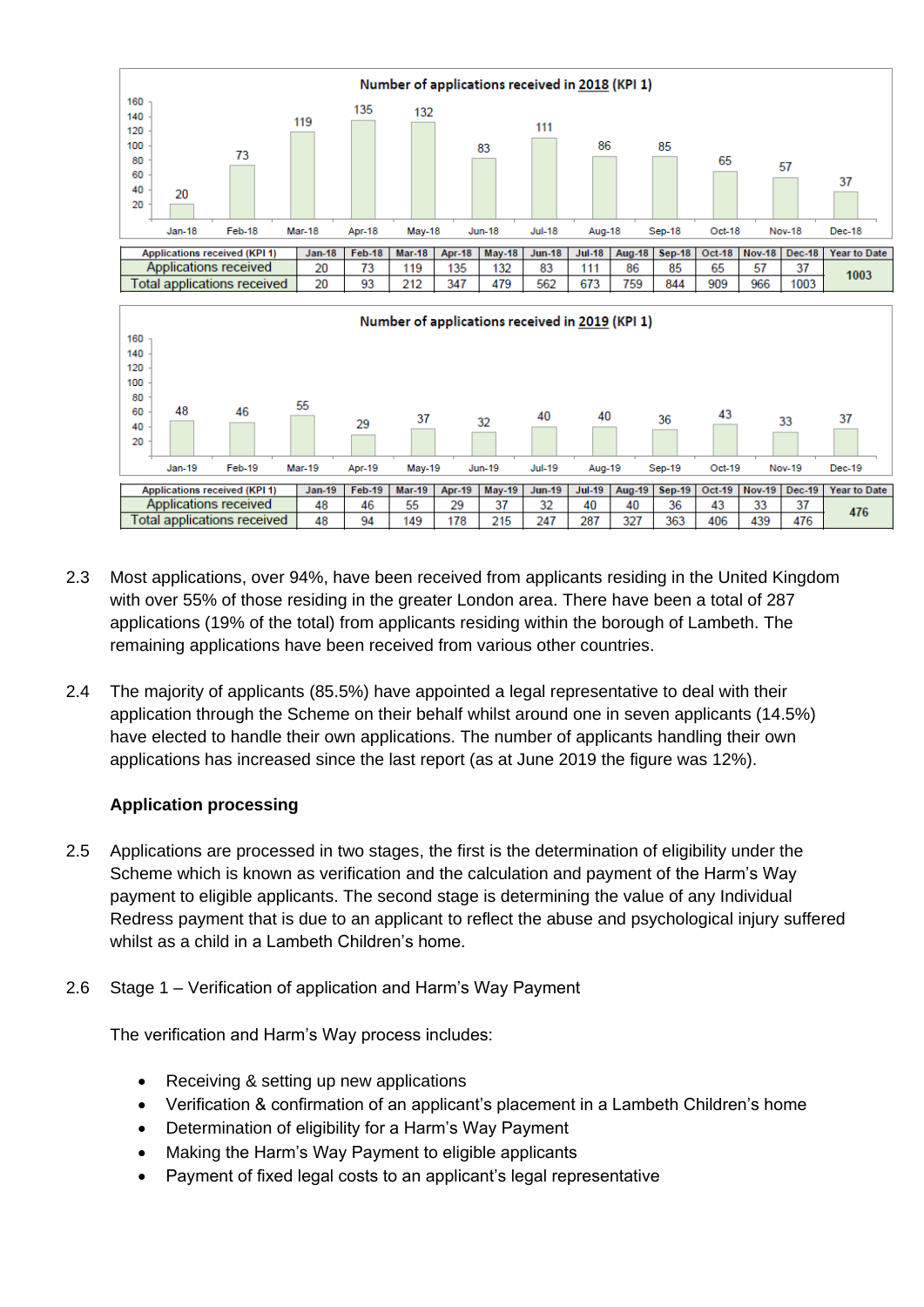The current average processing time from the receipt of an application through to the point that the Harm's Way Payment is paid to the applicant is two months (44 working days).

Nearly 84% of stage 1 applications are processed in three months or less. Where information is missing from an application or further information is required to enable verification the processing time can take longer. In some cases, particularly for placements pre 1965 it is necessary for records to be obtained from archives held elsewhere to enable verification.

| Stage 1 Verification and Harm's Way Payment processing |             |                   |                   |                   |                   |                 |              |  |
|--------------------------------------------------------|-------------|-------------------|-------------------|-------------------|-------------------|-----------------|--------------|--|
| <b>Processing</b><br>time                              | ا><br>month | $1 - 2$<br>months | $2 - 3$<br>months | $3 - 4$<br>months | $4 - 5$<br>months | $5-6$<br>months | >6<br>months |  |
| $%$ of<br>applications                                 | 31.1%       | 33.4%             | 19.4%             | 6.4%              | 4.1%              | 1.3%            | 4.3%         |  |
| No. of<br>applications                                 | 395         | 425               | 247               | 81                | 52                | 17              | 55           |  |

Processing times for stage 1 applications are shown in the table below:

## 2.7 Stage 2 – Individual Redress Payment

The processing of Individual Redress Payments includes:

- Review of relevant documentation, evidence, medical records & care records
- Sourcing of care records & preparation of social care records chronology
- Assessment of injury & appropriate compensation to be paid to reflect the severity of abuse and/or injury
- Assessment of any consequential hurt, fear and humiliation and eligible applicant has experienced and the lifetime consequences the abuse has caused
- Liaison with applicant or their legal representatives
- Arrangement of medical assessment & consideration of expert medical report
- Making interim redress payments to eligible applicants
- Making final redress payment and finalising applicant legal costs
- Offer of non-financial redress

The current average processing time from the end of stage 1 to the Individual Redress payment being made to an applicant is 10.5 months (234 working days).

Over 57% of stage 2 applications have been processed in 12 months or less. The processing of Individual Redress applications is more complex than for Harm's Way and is dependent upon the input from other parties such as medical experts.

Whilst applicants are not expected to prove their case in the same way that would be required in a civil case, it is important that details of the nature of the abuse and the effect that it has had on the applicant is carefully assessed to ensure that the correct level of compensation is payable to each individual. In this respect no two applications will be identical and will take different timescales to conclude.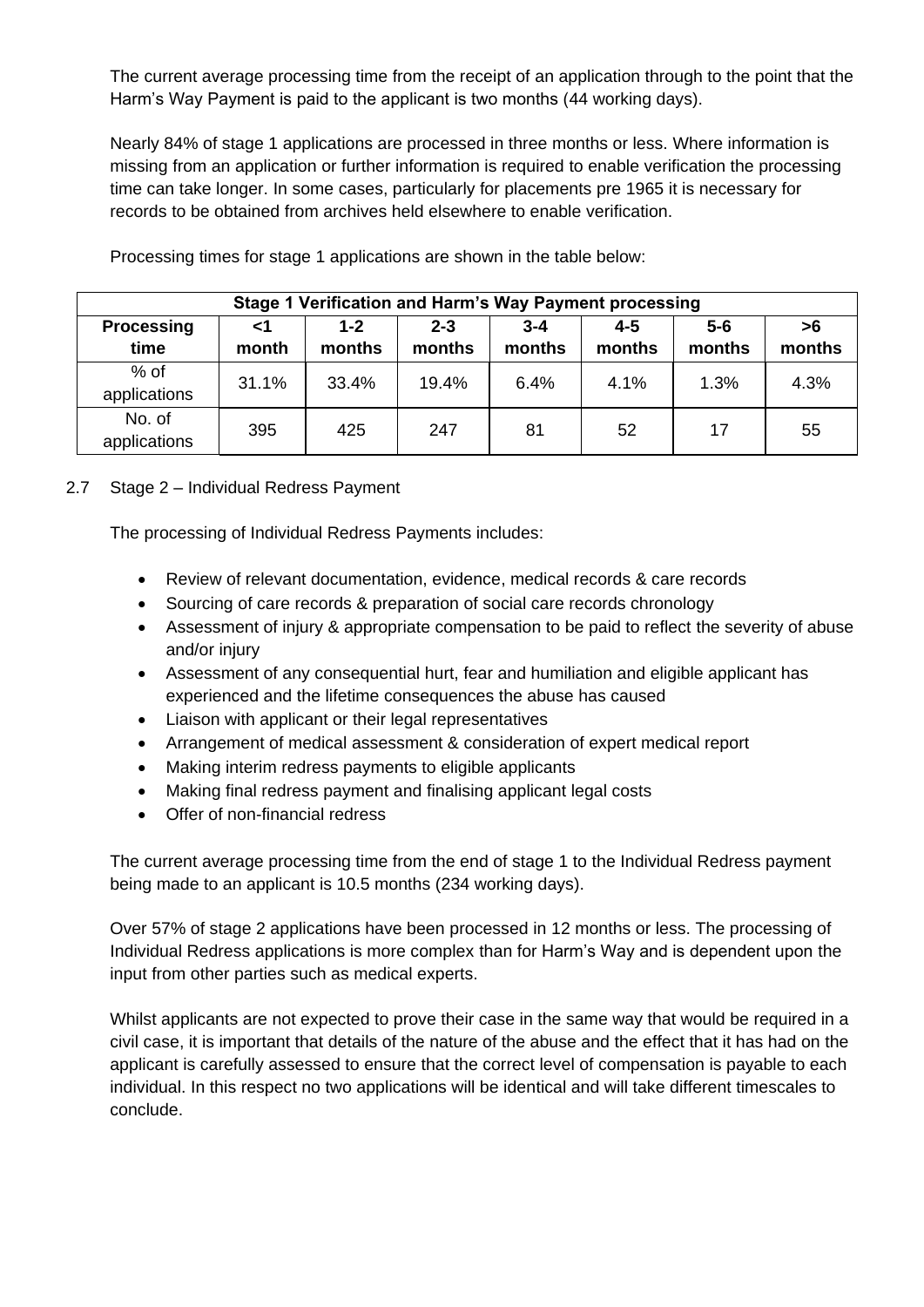Processing times for stage 2 applications are shown in the table below:

| <b>Stage 2 Individual Redress processing</b> |                   |                   |               |                   |                    |                   |                 |  |
|----------------------------------------------|-------------------|-------------------|---------------|-------------------|--------------------|-------------------|-----------------|--|
| <b>Processing</b><br>time                    | $1 - 2$<br>months | $2 - 4$<br>months | 4-6<br>months | $6 - 8$<br>months | $8 - 10$<br>months | $10-12$<br>months | $>12$<br>months |  |
| $%$ of<br>applications                       | 3.9%              | 5.6%              | 9%            | 12.3%             | 10.2%              | 16.9%             | 42.1%           |  |
| No. of<br>applications                       | 17                | 24                | 39            | 53                | 44                 | 73                | 182             |  |

2.8 The overall average processing time for applications from receipt of an application through to final payment of the Individual Redress payment is 12.5 months (2 months for HWP and 10.5 months for IRP). In comparison the equivalent time taken to reach a settlement in a civil claim is significantly longer and can take several years to conclude particularly where litigation is involved.

## **Impact of the current Coronavirus (Covid-19) situation on application processing**

- 2.9 As at March 2020 all redress applications are continuing to be processed as normal with little impact on the processing times for both Harm's Way and Individual Redress applications. Several measures have been implemented to protect applicants, ensure continuity of service and minimise any impact on processing. These include:
	- Arranging for medical experts to offer applicants medical appointments via video link rather than in person. For those applicants that require a medical assessment this option will be offered at the time. Applicants that do not wish to have their appointment via video link will have the option to defer their appointment until such time as it is able to be re-arranged.
	- Applicants that require access to funds before their Individual Redress application has been fully concluded can request an interim payment to be considered against any Individual Redress entitlement. Requests for interim payments will be considered on a case by case basis and applicants should contact either their legal representative or the redress team (if not legally represented) to request consideration of an interim payment.
	- The Independent appeal panel will be utilising video conferencing capabilities in order to ensure that panel members continue to determine all appeal cases during this period.
	- At this time all requests for meetings with someone senior from the council have been suspended in order to protect applicants from the risk of Covid-19. Applicants that would like a meeting are still able to request this and meetings will resume when it is considered appropriate and safe to do so. All other advisory services are still currently available to applicants.
	- Our Subject Access Team are continuing to process applications from people who wish to access their care records, however, there may be some delay in processing these or new requests. Anyone affected will be updated directly or via their appointed representative.
	- All external partners involved with various aspects of the Scheme operation have confirmed that they have up to date business continuity arrangements and contingencies in place.

Any further updates affecting the Scheme operation will be posted on the Redress Scheme website at:<https://www.lambeth.gov.uk/redress>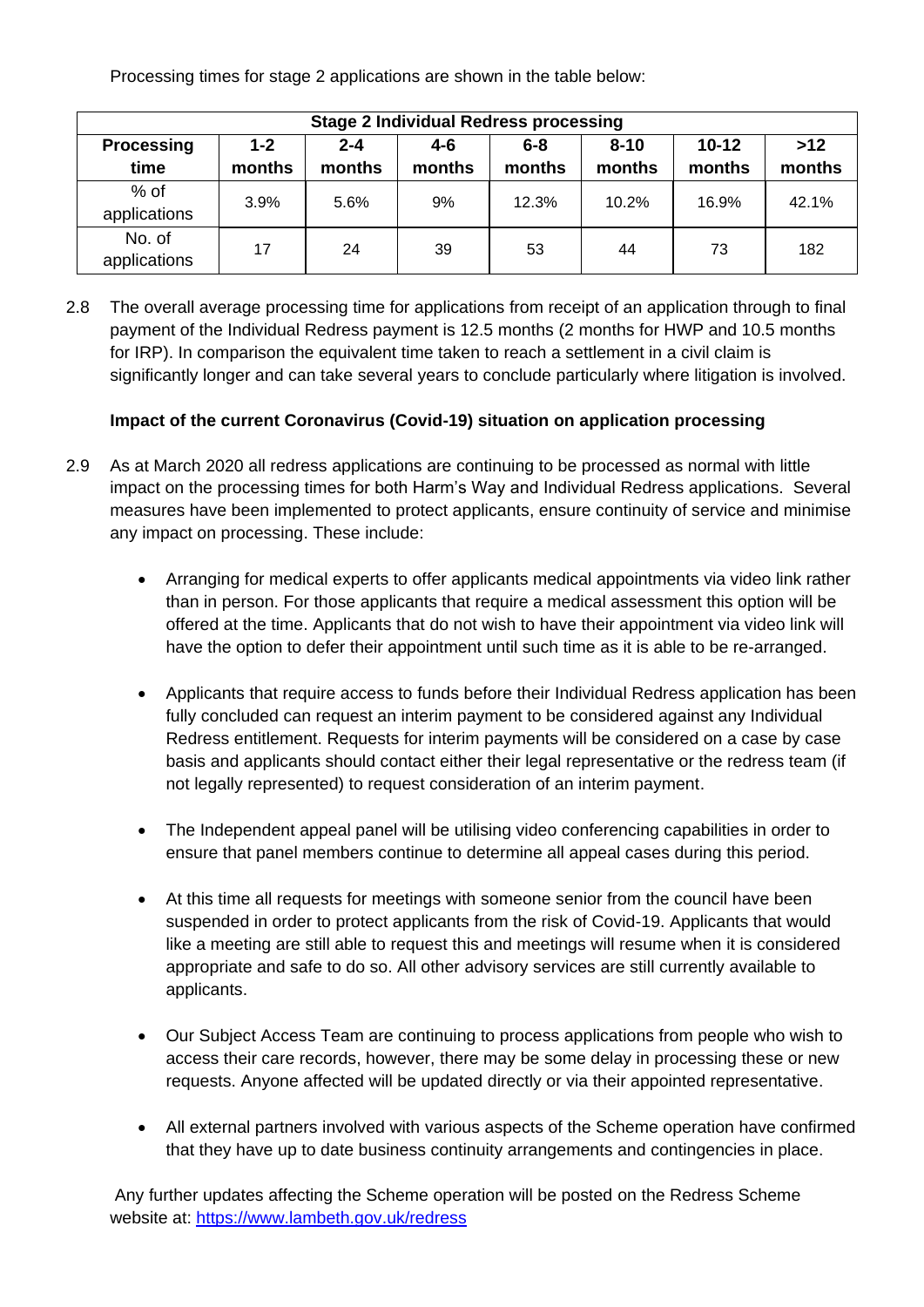#### **Application status**

2.10 As at the end of the first two years (January 2020) the processing status of all applications received is shown in the table below:

| <b>Application Status</b>                                 | Total No. of<br>applications | <b>Applications</b><br>as a $%$ |
|-----------------------------------------------------------|------------------------------|---------------------------------|
| Stage 1                                                   |                              |                                 |
| Verification & Harm's Way Payment (applications still     | 50                           | 3.4%                            |
| being determined)                                         |                              |                                 |
| Stage 2                                                   |                              |                                 |
| <b>Individual Redress payment</b>                         | 511                          | 34.5%                           |
| (HWP paid where applicable IRP still being determined)    |                              |                                 |
| Stage 3                                                   |                              |                                 |
| All HWP and IRP paid to applicants                        | 96                           | 6.5%                            |
| (Finalising legal costs & costs appeals where applicable) |                              |                                 |
| <b>Closed applications</b>                                |                              |                                 |
| Finalised and closed                                      | 782                          | 52.9%                           |
| (All redress and legal costs paid)                        |                              |                                 |
| <b>Over Scheme limit applications</b>                     |                              |                                 |
| Open applications – still being processed                 | 25                           | 1.7%                            |
| Closed applications – all redress & costs paid            | 15                           | 1.0%                            |
| (Applications that have exceeded £125,000)                |                              |                                 |
| Totals                                                    | 1,479                        | 100.0%                          |

- 2.11 Almost 53% of all applications received since the Scheme opened have now been processed through to conclusion.
- 2.12 There has been a total of 63 applications that have not been accepted into the Scheme due to not meeting the relevant Scheme criteria. The reason for applications not being accepted is shown in the table below:

| <b>Reason redress application not</b><br>accepted into Scheme | <b>Total number</b><br>of applications |
|---------------------------------------------------------------|----------------------------------------|
| Unable to verify applicant                                    | 31                                     |
| Not placed in a Lambeth children's home                       | 26                                     |
| Threshold not met for Harm's Way                              | 5                                      |
| Abuse occurred whilst in foster care*                         |                                        |
| Total                                                         |                                        |

\*In circumstances which do not fall to be considered under the Scheme

2.13 In all cases where applicants have been notified that their application has not met the relevant criteria the applicant is reminded of their right to appeal the council's decision. Applicants are also reminded of their right to seek legal advice (if not already represented) and are assisted with signposting to other organisations that may be able to assist them in locating records.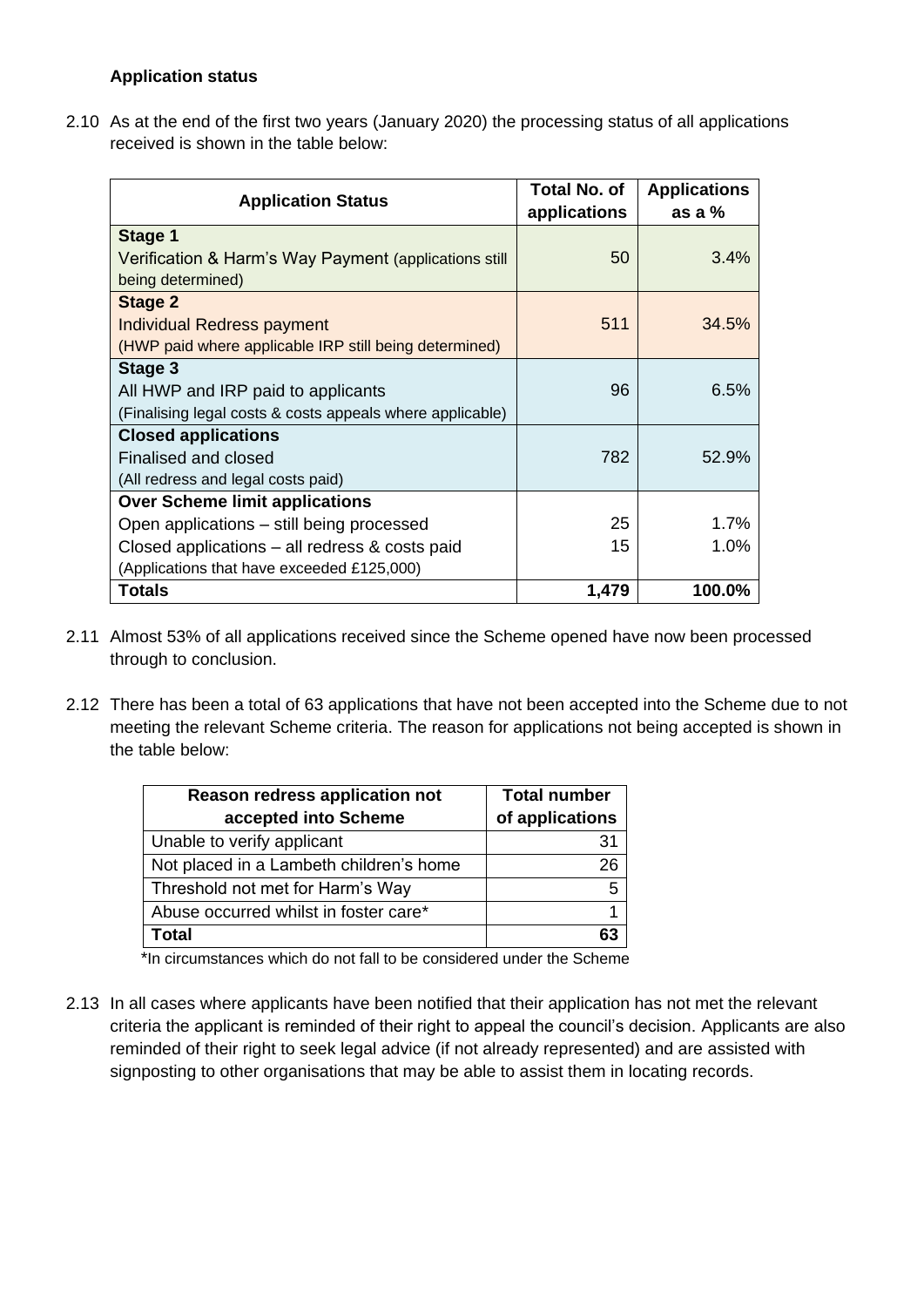#### **Periods of residency**

- 2.14 As at January 2020 the largest proportion of applications to the Scheme (41.3%) relate to applicants where they first entered (were resident for the first time) a Lambeth children's home prior to 1965 (these are homes for which Lambeth assumed responsibility in 1965 from London County Council).
- 2.15 It is noted that in the newer applications received to the Scheme that these relate to later periods of residency during the eighties and nineties. This is a change from the earlier applications that were received as these primarily related to earlier periods of residency. The following table details the years that applicants were first placed at a Lambeth children's home and any change from the previous data reported:

| Year of residency in a Lambeth Children's Home |             |         |        |         |        |              |  |
|------------------------------------------------|-------------|---------|--------|---------|--------|--------------|--|
| <b>Period</b>                                  | Pre<br>1965 | 1960's* | 1970's | 1980's  | 1990's | <b>Total</b> |  |
| Number of applications                         | 612         | 228     | 451    | 134     | 54     | 1,479        |  |
| Year of residency as a %                       | 41.3%       | 15.4%   | 30.5%  | 9.1%    | 3.7%   | 100%         |  |
| Change since last report                       | $3.8\%$     | $0.2\%$ |        | $1.8\%$ | 2.2%   |              |  |

\*From 01/04/1965

2.16 In line with the increase in newer applications across later years there has also been a corresponding decrease in applications where Shirley Oaks has been named as the primary Children's home (Shirley Oaks closed in 1983). As at January 2020 52.5% of applications relate to incidents that occurred within Shirley Oaks (down from 60% as at the last report), with South Vale Assessment Centre/Children's home accounting for 17.4% (increased from 15%) followed by Woodvale at 3% (no change).

#### **Specialist units**

- 2.17 There were four former children's homes for children with disabilities that were managed by the council. These homes were open for varying lengths of time between 1976 and 2000 and were often referred to by different names. The four homes for children with disabilities are:
	- Ivy House / Warham Road / Rose House ('**Ivy House'**)
	- Monkton Street Children's Home ('**Monkton Street'**)
	- Leigham Court Road Children's Home ('**Leigham Court Road'**)
	- Chestnut Road / Robson Road Children's Home ('**Chestnut Road'**)
- 2.18 Eligible applicants confirmed as being resident as a child at one of the above homes for children with disabilities is not required to provide written evidence in support of their application for a Harm's Way Payment but are still required to complete an application form. Upon verification of their placement these applicants receive a £10,000 HWP regardless of the length of time they were resident in the home.
- 2.19 As at the date of this report we have received a total of 35 applications from applicants that were resident in one of the above specialist units. A total of 30 applicants have each received the £10,000 payment. The other applicants are currently being processed with some having been made an offer and some finalising legal arrangements.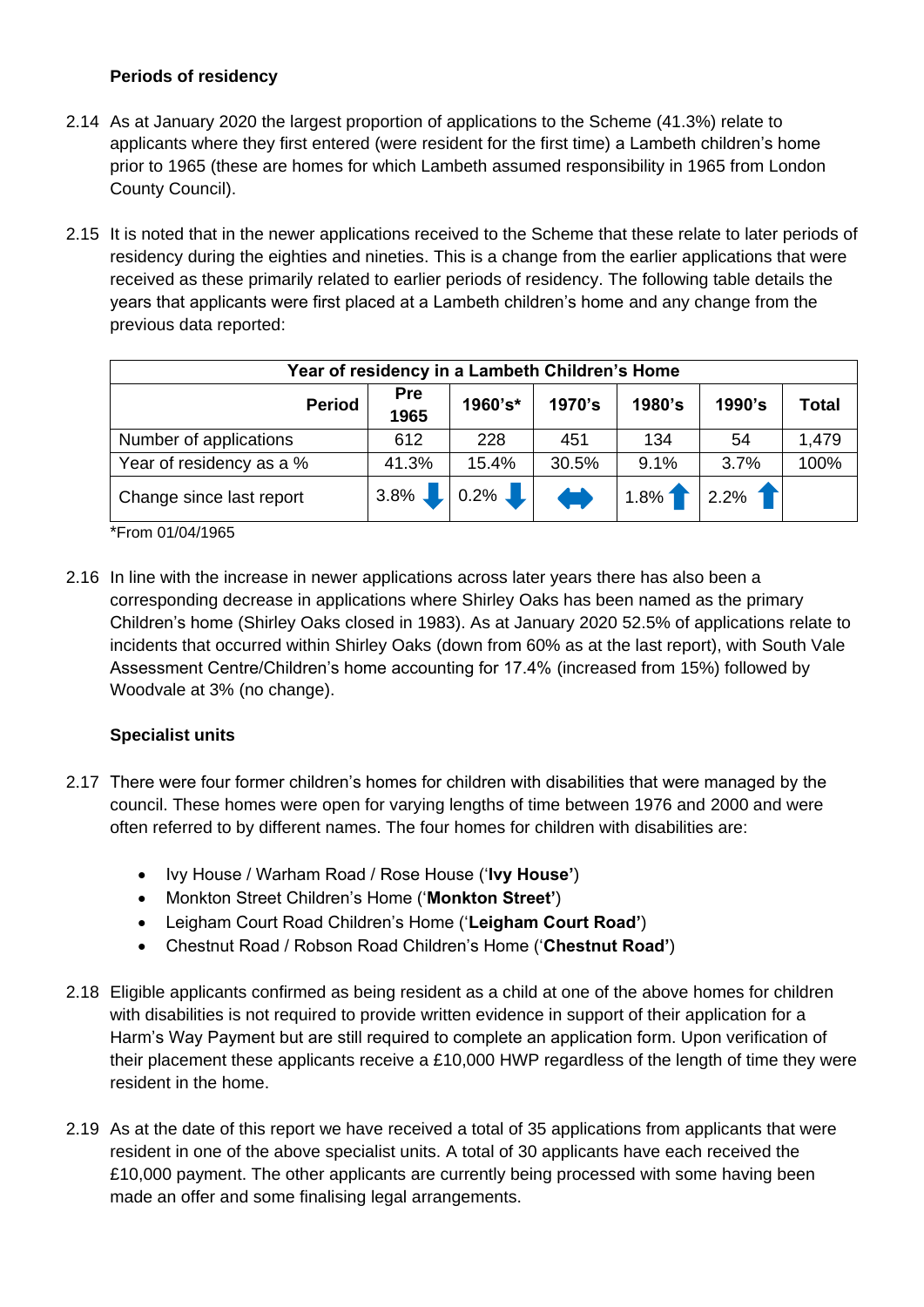#### **Harm's Way Payments**

2.20 As at January 2020 a total of 1,272 Harm's Way payments have been made to applicants totalling £11.2 million. The breakdown of these payments is shown in the table below:

| Harm's Way payments                         | No. of<br>verified<br>payments | <b>Total amount</b><br>paid $(E)$ |
|---------------------------------------------|--------------------------------|-----------------------------------|
| £1,000 - less than 1 week                   | 5                              | 5,000                             |
| £2,500 - more than 1 week up to 3<br>months | 126                            | 315,000                           |
| £5,000 - between 3 and 6 months             | 94                             | 470,000                           |
| £10,000 - more than 6 months                | 1,047                          | 10,470,000                        |
| <b>Total Harm's Way payments</b>            | 1,272                          | 11,260,000                        |

2.21 Almost 93% of applicants making a Harm's Way application have received the maximum payment of £10,000 as they were resident in a Lambeth Children's home for more than six months.

#### **Individual Redress Payment**

2.22 As at January 2020 a total of 639 Individual Redress Payments have been made totalling £15.9 million (this figure includes several interim payments where the final redress payment has not yet been concluded and rehabilitation and therapy awards that have been paid to applicants in addition to redress). These payments are in addition to the total Harm's Way Payments. A breakdown of the Individual Redress Payments made is shown in the table below:

| <b>Individual Redress payments</b> | No. of<br>verified<br>payments | <b>Total amount</b><br>paid $(E)$ |
|------------------------------------|--------------------------------|-----------------------------------|
| Applicant Rehabilitation / Therapy | 123                            | 583,718                           |
| Interim Individual Redress Payment | 84                             | 877,300                           |
| Band 1                             | 109                            | 940,550                           |
| Band 2                             | 115                            | 2,355,783                         |
| Band 3                             | 49                             | 2,366,060                         |
| Band 1 (Plus Band 4)               | 13                             | 221,200                           |
| Band 2 (Plus Band 4)               | 54                             | 1,889,500                         |
| Band 3 (Plus Band 4)               | 92                             | 6,665,000                         |
| Total Individual Redress payments  | 639                            | 15,899,110                        |

2.23 In addition to the above a further £3.6 million has been paid for both final and interim payments in respect of 40 applications that have exceed the Scheme limit (over £125,000). This figure will increase as more applications are concluded, in addition it is likely that further applications will exceed the Scheme limit as further information and receipt of medical reports is obtained. More detailed breakdown of these payments will be included in future reports.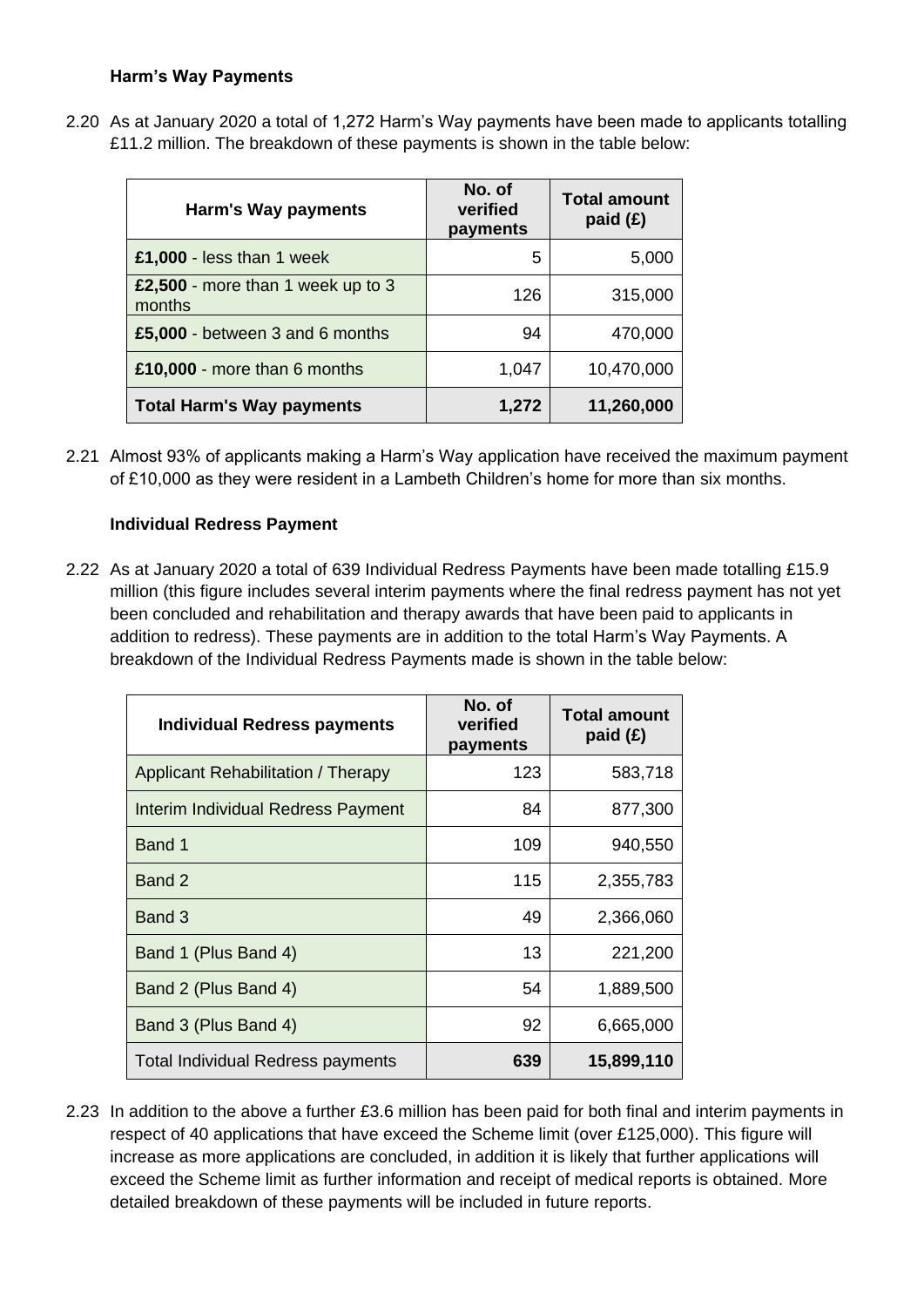2.24 Of the total paid in redress compensation and associated legal costs to date over 77% has gone directly to the applicants as shown in the table below:

| <b>Payment type</b>                                                          | Amount<br>Paid $(E)$ | Percentage<br>℅ |
|------------------------------------------------------------------------------|----------------------|-----------------|
| <b>Paid to applicants</b>                                                    |                      |                 |
| Harm's Way Payments                                                          | 11,260,000           | 28.4%           |
| Individual Redress payments                                                  | 15,899,110           | 40.0%           |
| Payments over £125k                                                          | 3,638,340            | 9.2%            |
| <b>Total Paid to applicants (A)</b>                                          | 30,797,450           | 77.6%           |
| Applicant's Legal costs (paid to solicitors)                                 | 4,352,756            | 11.0%           |
| Council's Legal costs (for processing of IRP)                                | 2,130,174            | 5.4%            |
| Disbursements for medical experts/reports,<br>Social care records chronology | 2,429,024            | $6.0\%$         |
| <b>Total Legal &amp; Disbursement costs (B)</b>                              | 8,911,954            | 22.4%           |
| Grand Total (A+B)                                                            | 39,709,404           | 100.0%          |

#### **Legal costs**

- 2.25 Legal costs in respect of both applicant's and the council are incurred in the processing of applications. Costs are expected to be reasonable and proportionate in respect of dealing with an application under the Scheme. Attempts are made to agree costs and where this has not been possible some have proceeded to appeal for determination.
- 2.26 The following table highlights the total and average legal costs paid in respect of Individual Redress settlements only, on closed applications where all legal costs have been concluded:

| <b>Applicant's Legal</b><br>Representative      | No. of IRP<br>settlements | <b>IRP</b><br><b>Settlement</b><br>Paid (£) | <b>IRP Legal</b><br><b>Cost Paid</b><br>(£) | Costs as a<br>% of IRP<br>settlement | Average<br><b>IRP Paid</b><br>(£) | Average<br>Legal<br>Costs (£) |
|-------------------------------------------------|---------------------------|---------------------------------------------|---------------------------------------------|--------------------------------------|-----------------------------------|-------------------------------|
| Imran Khan & Partners                           | 5                         | 807,450                                     | 248,652                                     | 31%                                  | 161,490                           | 49,730                        |
| <b>BL Claims Solicitors</b>                     | 3                         | 252,500                                     | 59,000                                      | 23%                                  | 84,167                            | 19,667                        |
| <b>Bolt Burdon Kemp Solicitors</b>              | 10                        | 622,900                                     | 182,630                                     | 29%                                  | 62,290                            | 18,263                        |
| <b>Robson Shaw Solicitors</b>                   | 3                         | 283,199                                     | 39,500                                      | 14%                                  | 94,400                            | 13,167                        |
| <b>Irwin Mitchell Solicitors</b>                | 9                         | 555,475                                     | 111,421                                     | 20%                                  | 61,719                            | 12,380                        |
| AO Advocates                                    | 7                         | 265,150                                     | 64,060                                      | 24%                                  | 37,879                            | 9,151                         |
| <b>Switalskis Solicitors</b>                    | 132                       | 6,621,587                                   | 1,197,824                                   | 18%                                  | 50,164                            | 9,074                         |
| <b>Hudgell Solicitors</b>                       | 11                        | 453,000                                     | 97,440                                      | 22%                                  | 41,182                            | 8,858                         |
| Leigh Day & Co                                  | 6                         | 226,000                                     | 44,375                                      | 20%                                  | 37,667                            | 7,396                         |
| <b>Birnberg Peirce Limited</b>                  | 72                        | 2,883,100                                   | 506,413                                     | 18%                                  | 40,043                            | 7,034                         |
| Others*                                         | 8                         | 415,150                                     | 55,475                                      | 13%                                  | 51,894                            | 6,934                         |
| Verisona Law                                    | 70                        | 2,501,965                                   | 483,946                                     | 19%                                  | 35,742                            | 6,914                         |
| Slater & Gordon Lawyers                         | 22                        | 1,190,160                                   | 125,192                                     | 11%                                  | 54,098                            | 5,691                         |
| <b>Total Applicant Solicitors</b>               | 358                       | 17,077,636                                  | 3,215,928                                   | 19%                                  | 47,703                            | 8,983                         |
| <b>Total Council's Solicitors</b><br>(Kennedys) | 358                       | 17,077,636                                  | 1,074,692                                   | 6%                                   | 47,703                            | 3,002                         |

\*Some solicitors firms have been grouped together as 'others' as numbers are too low to list separately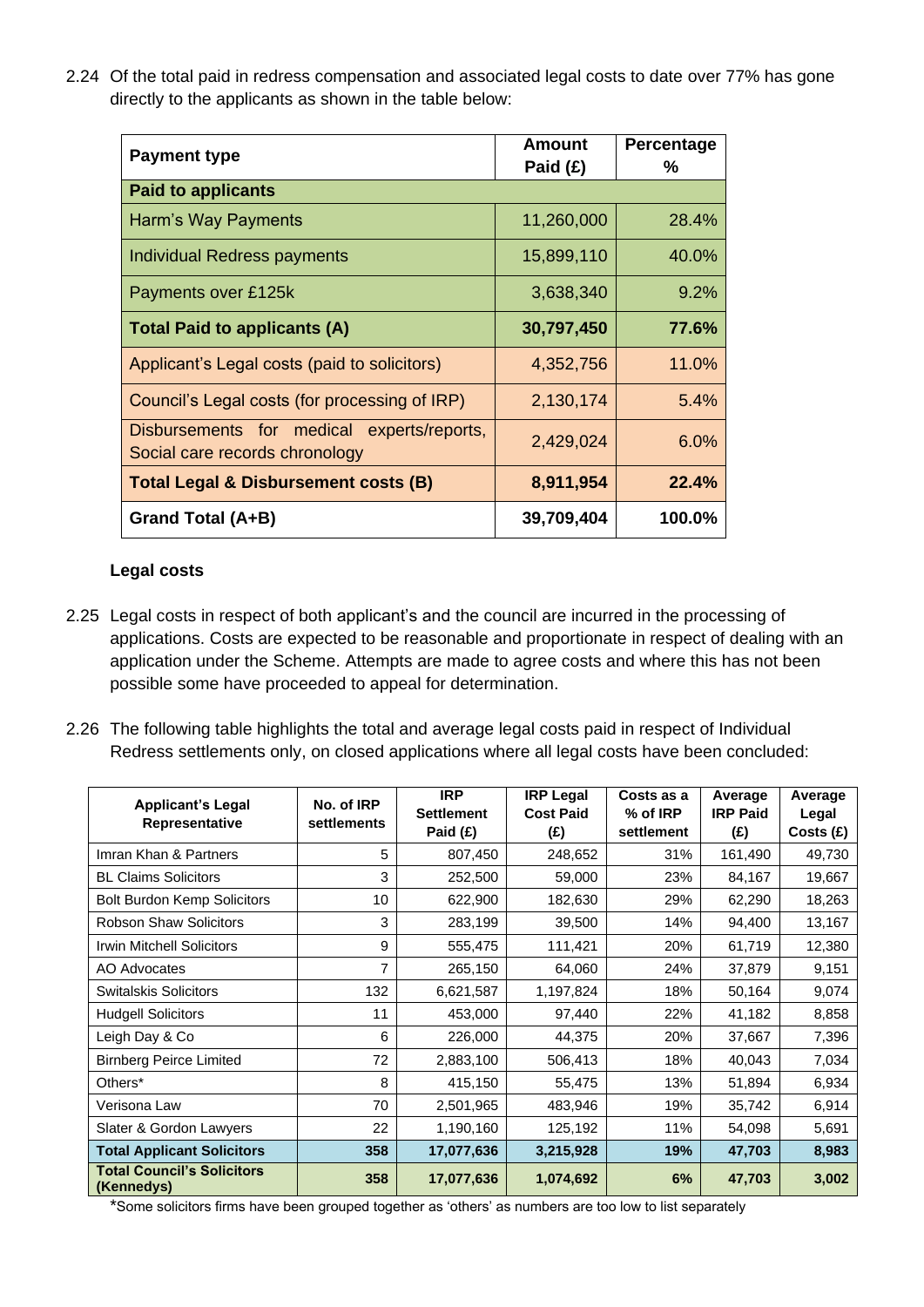- 2.27 The data in the above table represents only those Individual Redress applications that have been finalised and where all legal costs have been paid and excludes any fixed costs payable for the processing of Harm's Way applications. The data also includes all applications where the level of redress has exceeded £125,000. It does not include any redress payments made to applicants that did not have any legal representation.
- 2.28 The following table details the position with regards to Individual Redress applications across the different solicitors representing applicants (excludes individual solicitor firms with few applications):

| <b>Applicant solicitor</b>         | <b>Total</b><br>number of | Number of<br>Open | <b>Number of</b><br><b>Settled</b> | Average<br>time taken | Percentage<br>of settled |
|------------------------------------|---------------------------|-------------------|------------------------------------|-----------------------|--------------------------|
|                                    | <b>IRP</b>                | applications      | applications                       | to settle             | <b>IRP</b>               |
|                                    | applications              |                   |                                    | (months)              | applications             |
| <b>BL Claims Solicitors</b>        | 3                         | $\mathbf{0}$      | 3                                  | $18+$                 | 100%                     |
| <b>Birnberg Peirce Limited</b>     | 107                       | 35                | 72                                 | $12 - 15$             | 67%                      |
| <b>Switalskis Solicitors</b>       | 279                       | 147               | 132                                | $15 - 18$             | 47%                      |
| Slater & Gordon Lawyers            | 52                        | 30                | 22                                 | $12 - 15$             | 42%                      |
| Verisona Law                       | 177                       | 107               | 70                                 | $12 - 15$             | 40%                      |
| Leigh Day & Co                     | 20                        | 14                | 6                                  | $15 - 18$             | 30%                      |
| <b>Irwin Mitchell</b>              | 39                        | 30                | 9                                  | $15 - 18$             | 23%                      |
| <b>Hudgell Solicitors</b>          | 64                        | 53                | 11                                 | $12 - 15$             | 17%                      |
| Ao Advocates                       | 45                        | 38                | 7                                  | $12 - 15$             | 16%                      |
| <b>Robsonshaw Solicitors</b>       | 20                        | 17                | 3                                  | $9 - 12$              | 15%                      |
| <b>Bolt Burdon Kemp Solicitors</b> | 69                        | 59                | 10                                 | $9 - 12$              | 14%                      |
| Imran Khan & Partners              | 56                        | 51                | 5                                  | $9 - 12$              | 9%                       |
| Mw Solicitors                      | 15                        | 14                | $\mathbf{1}$                       | $15 - 18$             | 7%                       |
| Simpson Millar LLP                 | 3                         | 3                 | 0                                  | n/a                   | 0%                       |
| Crosby & Woods Solicitors          | 4                         | 4                 | $\Omega$                           | n/a                   | 0%                       |
| <b>Total</b>                       | 953                       | 602               | 351                                | $12 - 15$             |                          |
|                                    |                           |                   |                                    |                       |                          |
| <b>Applicants in Person</b>        | 72                        | 49                | 23                                 | $9 - 12$              | 32%                      |

2.29 A listing of all anonymised individual redress settlements along with associated legal costs for each is attached at Appendix B.

#### **Scheme appeals**

2.30 As at January 2020 a total of 31 appeals have been received. The table below details the numbers of appeals that have been received in each category and the status of these:

| <b>Appeal category</b>         | <b>Number</b><br>οf<br><b>Appeals</b> | Percentage<br>of Appeals | Appeals<br>allowed<br>(successful) | Appeals<br>dismissed<br>(unsuccessful) | <b>Appeals</b><br>withdrawn | Appeals<br>pending |
|--------------------------------|---------------------------------------|--------------------------|------------------------------------|----------------------------------------|-----------------------------|--------------------|
| Eligibility                    | 12                                    | 39%                      |                                    |                                        | ົ                           |                    |
| Level of Harm's Way Payment    |                                       | 3%                       |                                    |                                        |                             |                    |
| Level of Redress Payment       | 9                                     | 29%                      | ົ                                  | ົ                                      |                             | 5                  |
| Level of applicant Legal Costs | 9                                     | 29%                      |                                    |                                        |                             |                    |
|                                |                                       |                          |                                    |                                        |                             |                    |
| <b>Total number of appeals</b> | 31                                    | 100%                     |                                    | 13                                     |                             |                    |

2.31 The largest category of appeals received (39%) have been in relation to eligibility matters such as applications relating to individuals placed in a children's home that was not operated by the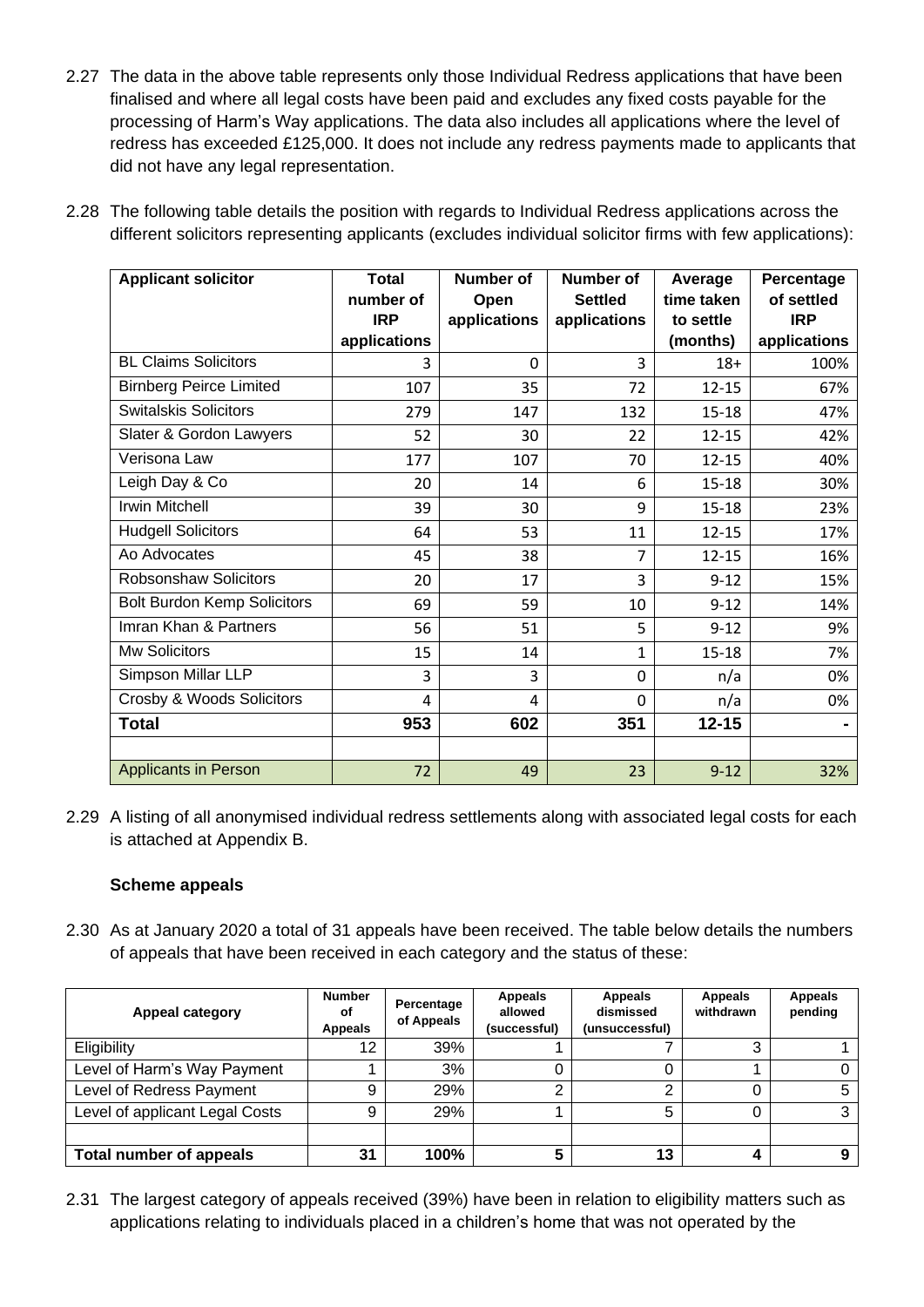council. Since the previous report there has been an increase in appeals received where agreement has not been reached in relation to the level of Individual Redress and/or applicants' legal costs.

#### **Non-financial redress**

- 2.32 The Scheme offers applicants the opportunity to access a number of non-financial redress benefits such as a letter of apology, a meeting with a senior representative of the council, access to a counselling service and access to specialist advice and help with issues including housing, welfare, benefits, further education and employment.
- 2.33 As at January 2020 a total of 260 letters of apology have been requested, prepared and sent to applicants. A total of 27 applicants have requested and had a meeting with a senior representative of the council. The table below details the numbers of referrals that have been made in respect of the specialist advisory services:

| <b>Specialist advisory service</b> | Number of           |
|------------------------------------|---------------------|
| area                               | applicant referrals |
| Housing                            | 41                  |
| <b>Further Education</b>           | 11                  |
| Employment                         | 9                   |
| Welfare & Benefits                 |                     |
| <b>Total referrals</b>             |                     |

#### **Counselling service**

- 2.34 The council has had a free specialist and dedicated independent counselling support service for all survivors since 2015. The council is continuing to fund this counselling service for the duration of the Scheme.
- 2.35 In addition to the above offer and to ensure that applicants have more flexible access to services the council will also fund private counselling from a professionally qualified and registered counsellor or therapist providing this has been recommended by an applicants GP or other appropriately qualified clinician and is required due to an individual's abusive experiences in a Lambeth Children's Home.

#### **Access to records**

- 2.36 The council continues to run a large specialist team of 50 staff responding to requests from former children in the care of Lambeth for their council care files. So far over 1,350 requests for historical care records have been received since January 2017 which is an unprecedented number and equates to over 3,000 volumes of files.
- 2.37 The council has invested more than £3million in providing this service. Applicants to the Lambeth Children's Homes Redress Scheme are not required to make a Subject Access Request (SAR). But feedback from survivors who have received their records from the council indicate that for some having their care file can help them understand issues they experienced in their childhood.
- 2.38 The council continues to provide updates to the Information Commissioner's Office on progress with the SAR project.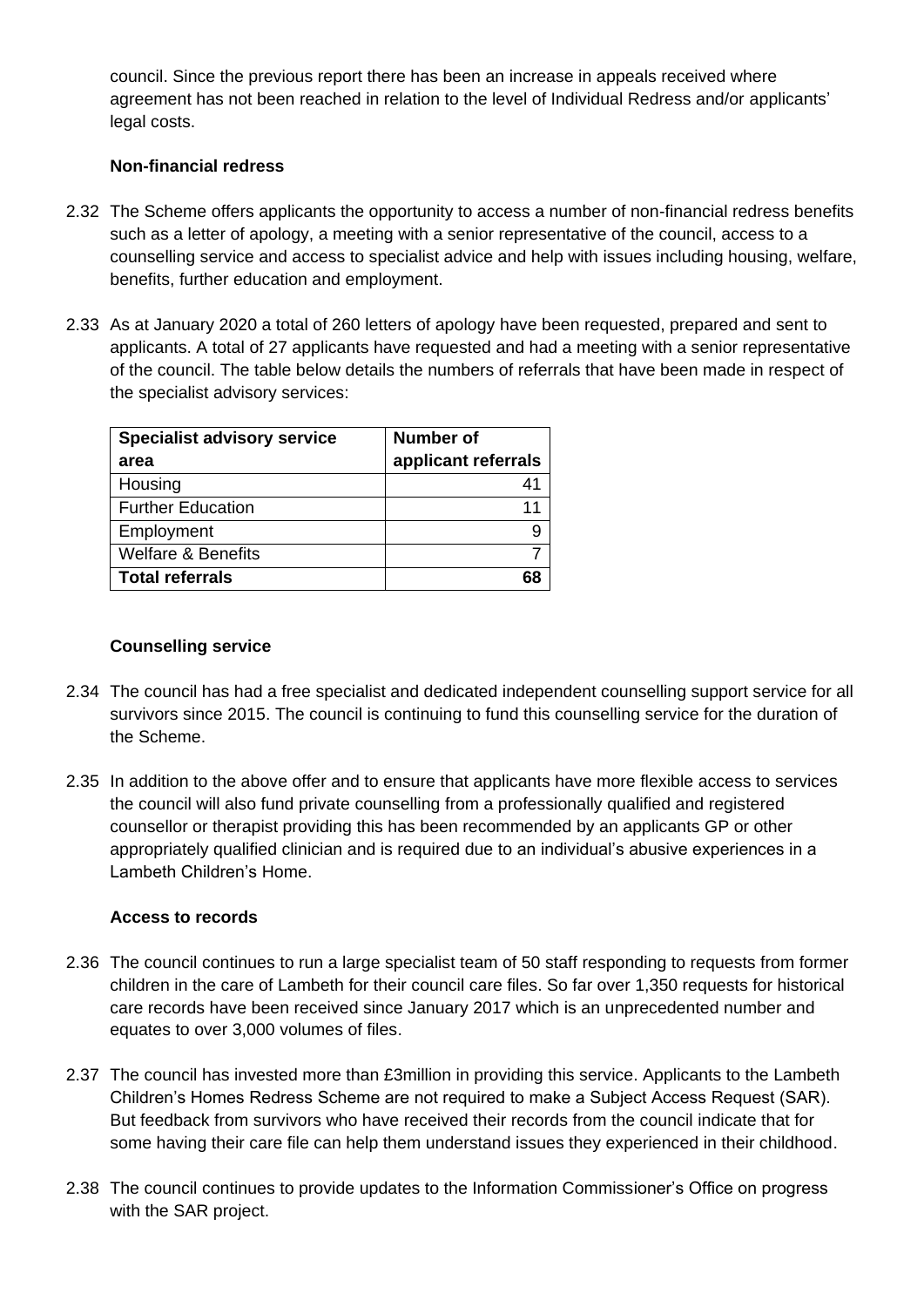## **Independent Inquiry into Child Sexual Abuse**

- 2.39 The national Independent Inquiry into Child Sexual Abuse (IICSA) has 14 different strands for investigation, including Children in the care of Lambeth Council. Lambeth council is a core participant in this investigation and continues with its preparations.
- 2.40 In March 2018 IICSA set out 20 core issues it proposes examining in relation to Lambeth. On 12 November 2018 IICSA determined the institutions which would be the focus of case studies at the public hearings, namely:
	- Shirley Oaks Children's Home
	- Angell Road Children's Home
	- South Vale Assessment Centre
	- Ivy House Children's Home
	- Monkton Street Children's Home
- 2.41 In November 2019 IICSA finally announced that public hearings in the Lambeth investigation would take place over four weeks from 29 June to10 July and 20 July to 31 July 2020.
- 2.42 In December 2019 the council submitted a detailed corporate witness statement on specific historical issues requested by IICSA. The Council is currently preparing further individual witness statements in respect of each of the five case study homes.
- 2.43 Notably IICSA have granted core participant status to nearly 50 complainant/survivors and the Inquiry remains open to receiving further applications from survivors or victims.

# **3. FINANCE**

3.1 The total cost incurred in operating the Scheme (including those compensations over the Scheme limit) as at 1 January 2020 is £42.5 million. These costs are cumulative running from the start of the Scheme on 2 January 2018 through to the end of the first two years of operation. A breakdown of the expenditure is shown in the following table:

| <b>Expenditure type</b>                                                | <b>Expenditure</b><br>amount $(E)$ |  |
|------------------------------------------------------------------------|------------------------------------|--|
| <b>Redress applications within the Scheme</b>                          |                                    |  |
| Paid to applicants - Harm's Way Payments                               | 11,260,000                         |  |
| Paid to applicants - Individual Redress Payments                       | 15,899,110                         |  |
| Paid to Applicant Solicitors - Applicant legal costs                   | 3,832,718                          |  |
| Paid to Council's Solicitors- Council's legal costs                    | 1,959,468                          |  |
| Application Disbursements (medicals, records chronology etc)           | 2,225,896                          |  |
| <b>Sub Total Redress applications (A)</b>                              | 35,177,192                         |  |
|                                                                        |                                    |  |
| Redress applications over Scheme limit (£125,000)                      |                                    |  |
| Paid to applicants - Individual Redress over Scheme limit              | 3,638,340                          |  |
| Paid to Applicant Solicitors - Applicant legal costs over Scheme limit | 520,038                            |  |
| Paid to Council's Solicitors - Council's legal costs over Scheme limit | 170,706                            |  |
| Application Disbursements (medicals, records chronology etc)           | 173,707                            |  |
| <b>Sub Total Redress over Scheme limit (B)</b>                         | 4,502,791                          |  |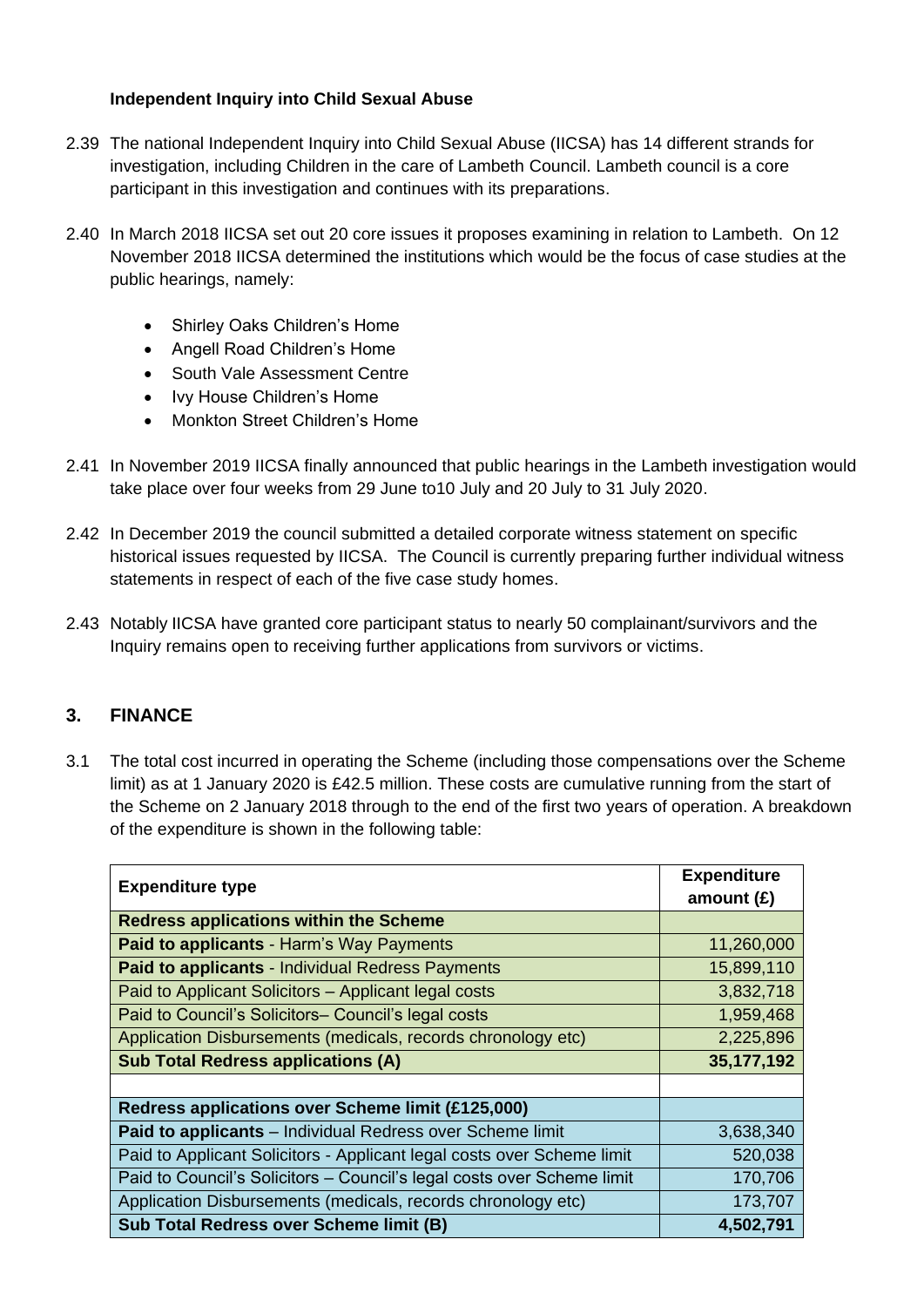| Redress applications total (A+B)                                | 39,679,983 |
|-----------------------------------------------------------------|------------|
|                                                                 |            |
| Scheme administrative expenditure                               |            |
| <b>Independent Appeal Panel costs</b>                           | 63,358     |
| Scheme administration advice & support (Legal, audit & advice)  | 104,388    |
| Staffing costs - Redress team                                   | 1,830,902  |
| Operational costs (advertising, post, ICT, training, actuarial) | 209,998    |
| <b>Counselling services</b>                                     | 190,690    |
| Pre-Scheme legal advice & support                               | 267,373    |
| Pre-Scheme Survivors association legal costs                    | 243,000    |
| Sub Total Scheme administrative expenditure (C)                 | 2,909,709  |
|                                                                 |            |
| Total cost of Redress Scheme (A+B+C)                            | 42,589,692 |

- 3.2 Prior to the launch of the Scheme the council received independent actuarial advice in assessing the cost and value for money of operating a Redress Scheme compared to the conventional approach to handling such claims through a civil litigation route. Further actuarial reviews have been undertaken periodically with a further review of the available data completed as at this reporting period.
- 3.3 An original estimate suggested that the possible number of applications to the Scheme could be 3,000, at an estimated cost to the Scheme of up to £100 million plus a further £40 million to deal with the more complex claims over the Scheme limit. The council secured a capitalisation directive from the Government to borrow the up to £100 million needed to fund the Scheme. This was based on assumptions as the only basis upon which to determine the actual number of applications that would be made.
- 3.4 The estimated number of applications was revised to 2,100 following review as at the end of the first year of the Scheme. Although the numbers of applications received have fallen from the peak in the first year, they have remained more stable throughout the second year. The most recent data suggests that the overall numbers are likely to be less than even the revised forecast, however given the upcoming IICSA hearings into Lambeth Council it is possible that numbers of applications could slightly increase again following any renewed media coverage. The estimate of 2,100 therefore remains a reasonable assumption as at January 2020.
- 3.5 Although the numbers of applications are lower than originally forecast the number of applications where redress is assessed at the higher end of the tariff and those exceeding the Scheme limit are increasing. It is estimated that the overall total cost of the Scheme is likely to be in a range of between c£100-£125 million with a best estimate of c£110 million (c£100m for Scheme applications and c£10m for those exceeding the Scheme limit). As noted in previous reports these figures are subject to many uncertainties although forecasting is monitored on a regular basis.
- 3.6 As at January 2020 the total projected cost of known applications received as at this date is c£75 million (actual payments and costs already paid plus estimated payments, costs and administrative costs in respect of those applications received at this date).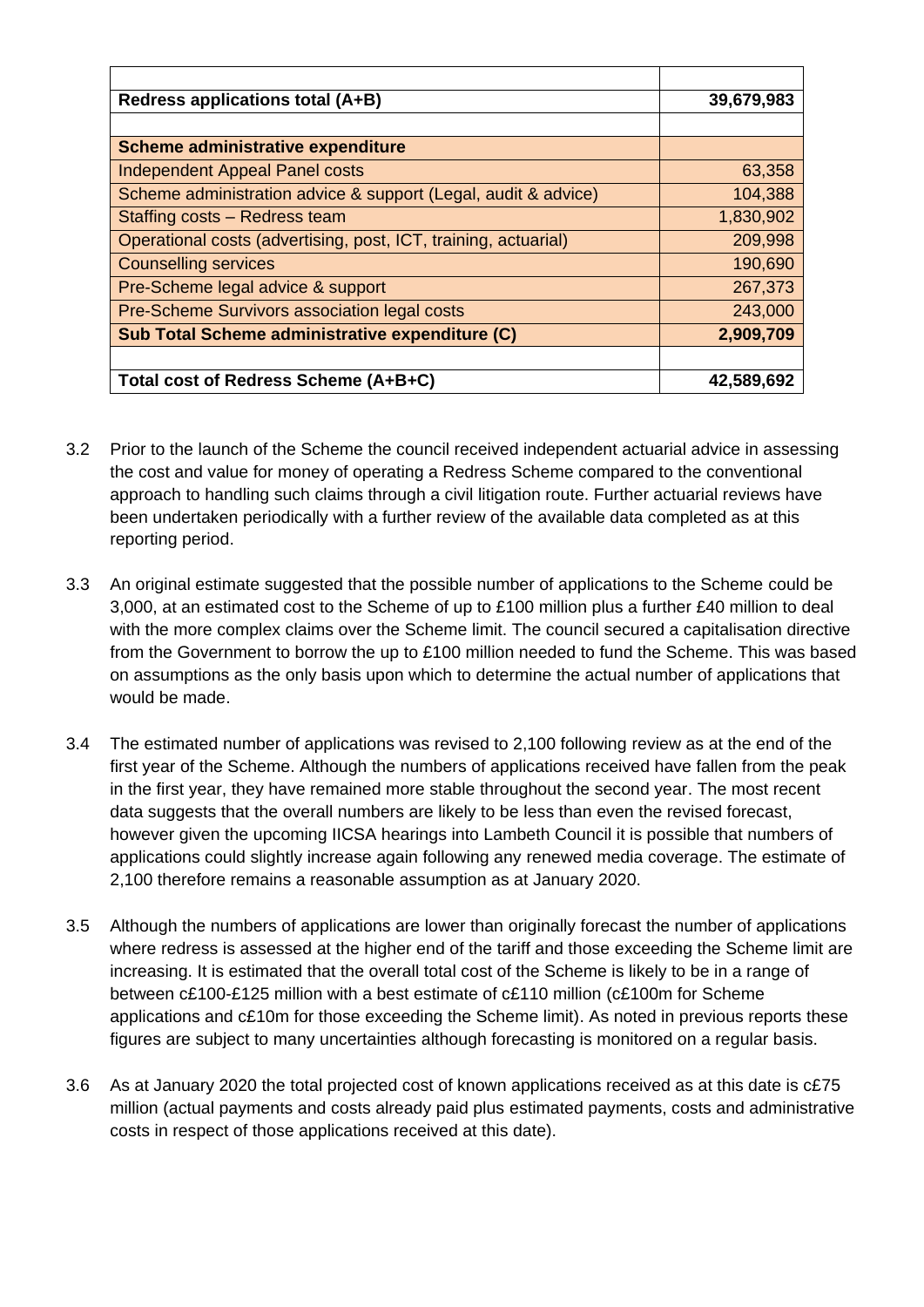# **4. LEGAL AND DEMOCRACY**

- 4.1 The council has a legal power to establish a redress Scheme under s.1 Localism Act 2011 which introduced a "general power of competence" (GPOC) which gives the local authority "the power to do anything that individuals generally may do" and which expressly includes the power to do something for the benefit of the authority, its area or persons resident or present in its area.
- 4.2 The GPOC in common with any other source of power must be exercised reasonably and properly. The Council must be mindful of its fiduciary duty to council tax payers and, therefore, needs to balance the needs of survivors against its public duty to ensure that applications are appropriately validated and that payments are reasonable and lawful.
- 4.3 The council's auditors have a statutory duty under the Local Audit and Accountability Act 2014 to be satisfied that "the authority has made proper arrangements for securing economy, efficiency and effectiveness in its use of resources".
- 4.4 The Scheme provides for the award of a Harm's Way Payment of up to £10,000 where there is evidence that residents were subjected to a harsh environment as defined under the Scheme. It would not be lawful for the council to introduce a Scheme which simply allowed for payment of a Harm's Way Payment without provision of a threshold based on some form of evidence in order to validate payment.
- 4.5 As a public body the council has a duty to exercise its powers properly and reasonably. In this context "properly" includes that legally irrelevant considerations are left out of account and all legally relevant considerations are taken into account. Importantly, where expenditure is involved, "reasonably" includes compliance with the fiduciary duty to council tax payers owed by a local authority and reaffirmed by the Court of Appeal in *Charles Terence Estates Ltd v Cornwall County Council [2013] 1 WLR 466*, at paragraphs 11 – 17. The fiduciary duty is a duty not to incur expenditure "thriftlessly" and to act "in a fairly business-like manner" with "due regard" for the interests of council tax payers and holding a balance between those who contribute funds and those who receive payment. It is considered reasonable in all the circumstances to extend the Scheme for a further two years given the likelihood of further claims coming forward during this period which will need to be responded to appropriately.
- 4.6 It has been suggested that the council could make blanket Harm's Way Payments based on residence alone. This would amount to an unlawful fetter of its discretion and would not be considered fair as between former residents in differing circumstances.
- 4.7 The council has taken advice from leading counsel in the development of the Scheme. The advice from counsel is that the Scheme delivers appropriate recompense for those who were subjected to abuse and that the Tariffs to be applied in assessing the level of award payable under the Scheme reflect the awards that the civil courts would make. There will be some complex cases which would not be suitable to deal with through the Scheme, however, as they require a much more detailed analysis of the loss of educational or employment opportunities these cases are better dealt with through the civil process.
- 4.8 All public authorities are required, in carrying out their functions, to have due regard to the need to achieve the objectives set out under s149 of the Equality Act 2010 to:

(a) eliminate discrimination, harassment, victimisation and any other conduct that is prohibited by or under the Equality Act 2010;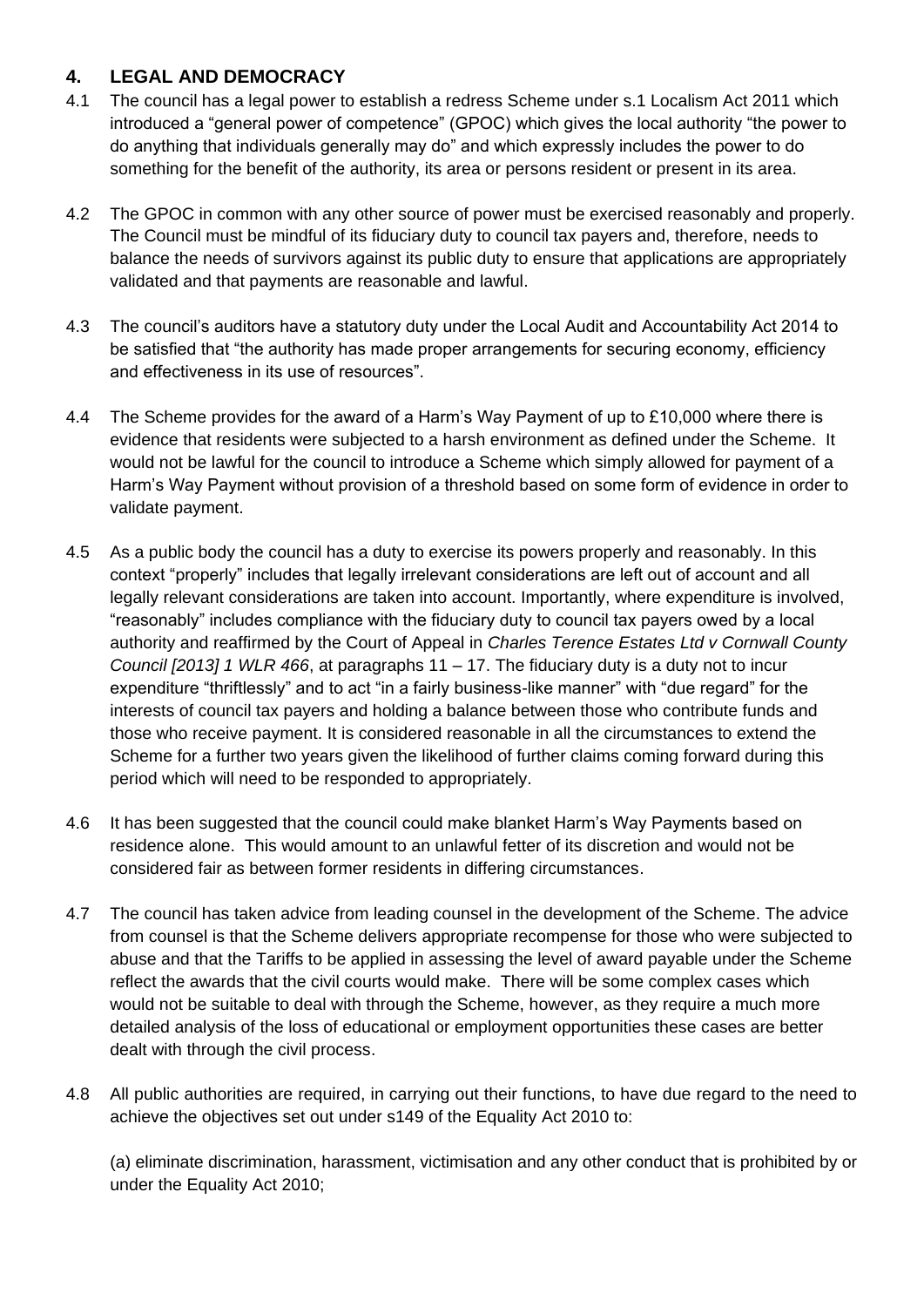(b) advance equality of opportunity between persons who share a relevant protected characteristic and persons who do not share it;

(c) foster good relations between persons who share a relevant protected characteristic and persons who do not share it.

# **5. CONSULTATION AND CO-PRODUCTION**

- 5.1 In developing the Scheme the council had many meetings with the Shirley Oaks Survivors Association and their legal advisors to try to reach agreement on the provisions to be included in the Scheme.
- 5.2 The council also consulted with other key stakeholders in relation to the development of the Scheme including the council's external auditors, insurers and independent experts.
- 5.3 Since the launch of the Scheme the council has met with a number of applicant solicitor firms to discuss and clarify operational aspects of the Scheme.
- 5.4 The council is continuing to consult with a wide range of local voluntary sector, advocacy and advice agencies as well as national organisations in relation to promoting access to the scheme.
- 5.5 The council has recently also commissioned a further piece of work from an independent consultant to obtain feedback from those who have been through the Scheme to enable them to provide any insight into their experience of the Scheme and to assess ways in which the Scheme can be made more accessible.

#### **6. RISK MANAGEMENT**

6.1 There are no direct risk implications arising from this operational performance report. A risk register is maintained and regularly reviewed. As outlined earlier in this report arrangements have been made to ensure the continuity of service provided to applicants during the current Covid-19 situation. This is being regularly reviewed and arrangements updated as necessary.

#### **7. EQUALITIES IMPACT ASSESSMENT**

7.1 The council has undertaken a brief update of the Equalities Impact Assessment (EIA) of the Redress Scheme completed in March 2019. The objective of the EIA was to:

i) Contribute to the ongoing operational review of the Redress Scheme including implementation of recommendations arising from the previous EIAs.

ii) Provide some equalities analysis of applications and payments under the Redress Scheme up until the end of June 2019. A further analysis is currently being undertaken and will be updated in the next report.

7.2 Maximising uptake of the Redress Scheme by on behalf of individuals who may be eligible remains a key priority for the Scheme. To this end the council has maintained a regular programme general and targeted communications to key groups including people from Black and Minority Ethnic (BME) communities; people with physical or mental health conditions; and people who may be now living abroad. In addition the Redress Scheme is working with colleagues in Adult Social Care to identify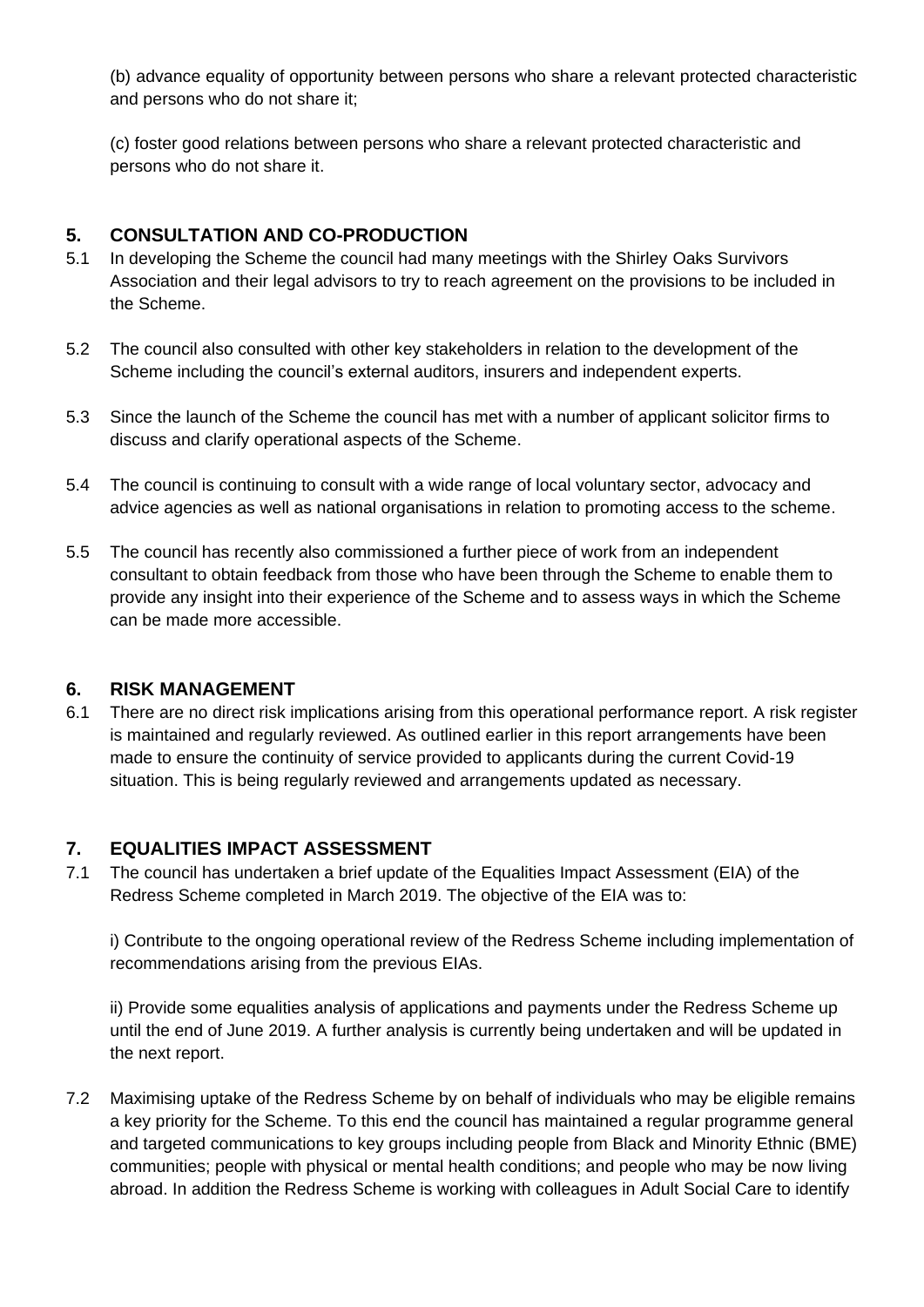and facilitate claims from people who may have resided in one of Lambeth's specialist units for children with physical and/or learning disabilities or other specific needs.

- 7.3 The key finding from the EIA is that whilst on a monthly basis applications to the scheme remains steady, the council recognises the need to:
	- Continue efforts to ensure potentially eligible applicants are aware of the scheme including dissemination of information to partners and stakeholders;
	- Seek regular feedback as to the process to make it as straightforward as possible given the multiple reasons that may deter individuals from making an application;
	- Monitoring progress of the scheme and impact in relation to the council's duties under equalities legislation on a regular basis throughout the duration of the scheme.
- 7.4 It is known that there were a disproportionate number of Black children in care in the 1970's and 1980's and we believe that there are a number of barriers currently preventing BAME survivors from applying. The Council has now commissioned Health Watch Lambeth on behalf of Black Thrive/Voices 4 Change, to facilitate specific channels for communication and engagement with BAME communities in relation to the Lambeth Redress Scheme.
- 7.5 The purpose of this agreement with Black Thrive and Voice 4 Change is to test methods for increasing applications to the Scheme from BME communities. Each organisation brings strengths and insights regarding the target communities that are beneficial for this project: Black Thrive is a partnership that is already established in Lambeth and is undertaking engagement work with relevant communities. The partnership brings together individuals, local communities, statutory agencies, voluntary organisations and the private sector to address structural barriers that prevent Black people from thriving. A central aim of the partnership is to ensure that BAME communities' voices are heard especially in relation to feedback regarding use of services. Voice 4 Change is a national member-led charity organisation that advocates for the Black and Minority Ethnic voluntary and community sector.
- 7.6 Following evaluation this will inform any future longer-term engagement and commissioning strategy for this piece of work.

# **8. COMMUNITY SAFETY**

8.1 There are not considered to be any implications under s.17 of the Crime and Disorder Act 1998.

# **9. ORGANISATIONAL IMPLICATIONS**

# **Environmental**

9.1 None.

# **Health**

9.2 The long-term mental and physical health effects of childhood abuse are well documented, and we know from the stories that people have told us that their experiences have remained with them their entire lives. Nothing can fully compensate people for those experiences but it is important for survivors that the abuse that happened to them is recognised and acknowledged, and that they receive an apology. Survivors of abuse also wish to know that children today will be better protected. It is also the case that because of the adversarial nature of the court process survivors of abuse can be re-victimised by having to recount their experiences. The aim of the Redress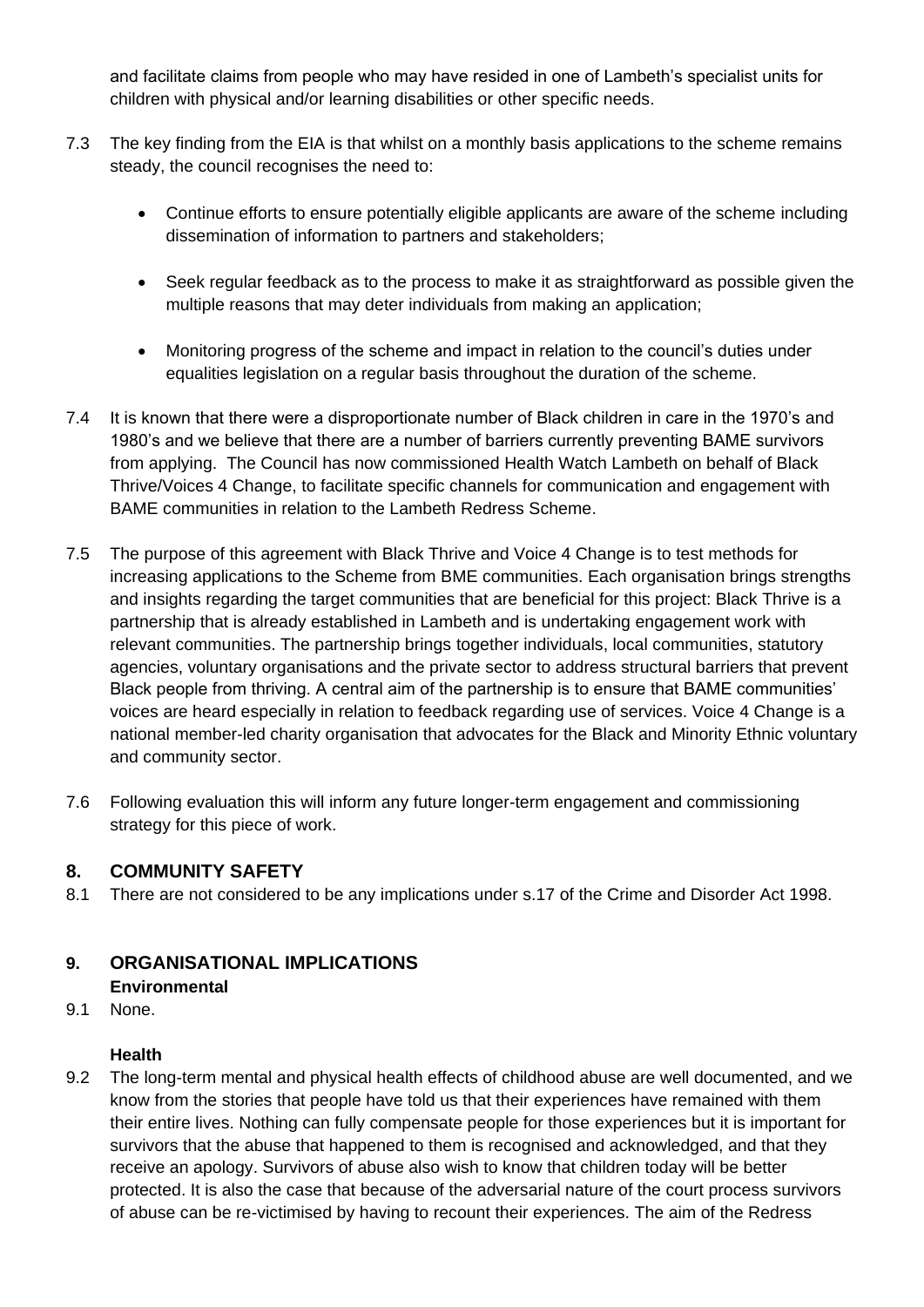Scheme is to prevent re-victimisation whilst providing a range of reparations that hopefully will enable people to move on with their lives.

## **Corporate Parenting**

9.3 None.

## **Staffing and accommodation**

9.4 The Scheme is administered by the Redress Team in conjunction with the council's external solicitors – Kennedys LLP. All existing members of the team have received training from the National Association for People Abused in Childhood (NAPAC) with any new team members being trained as soon as is reasonably practical. In addition staff have undergone conflict checks to ensure they have not had previous dealings with any council matters relevant to the applications. Resourcing requirements are regularly monitored and additional staffing has been put in place in order to ensure that redress applications are effectively processed.

#### **Responsible Procurement**

9.5 The council has commissioned Oxleas Mental Health NHS Trust to provide independent counselling to survivors for the duration of the Scheme. Under the Scheme applicants will be able to access the specialist and dedicated confidential counselling support service. This service will be funded by the council for the duration of the Scheme. Oxleas will advise if some individuals will require ongoing support and how this support could best be provided. The Scheme solicitors were commissioned following a previous contract variation waiver to the existing insurance legal services framework. The independent appeal panel members were commissioned at the time the Scheme was launched although they operate completely independently of the council when determining appeals submitted under the remit of the Scheme.

# **10. TIMETABLE FOR IMPLEMENTATION**

10.1 Not applicable.